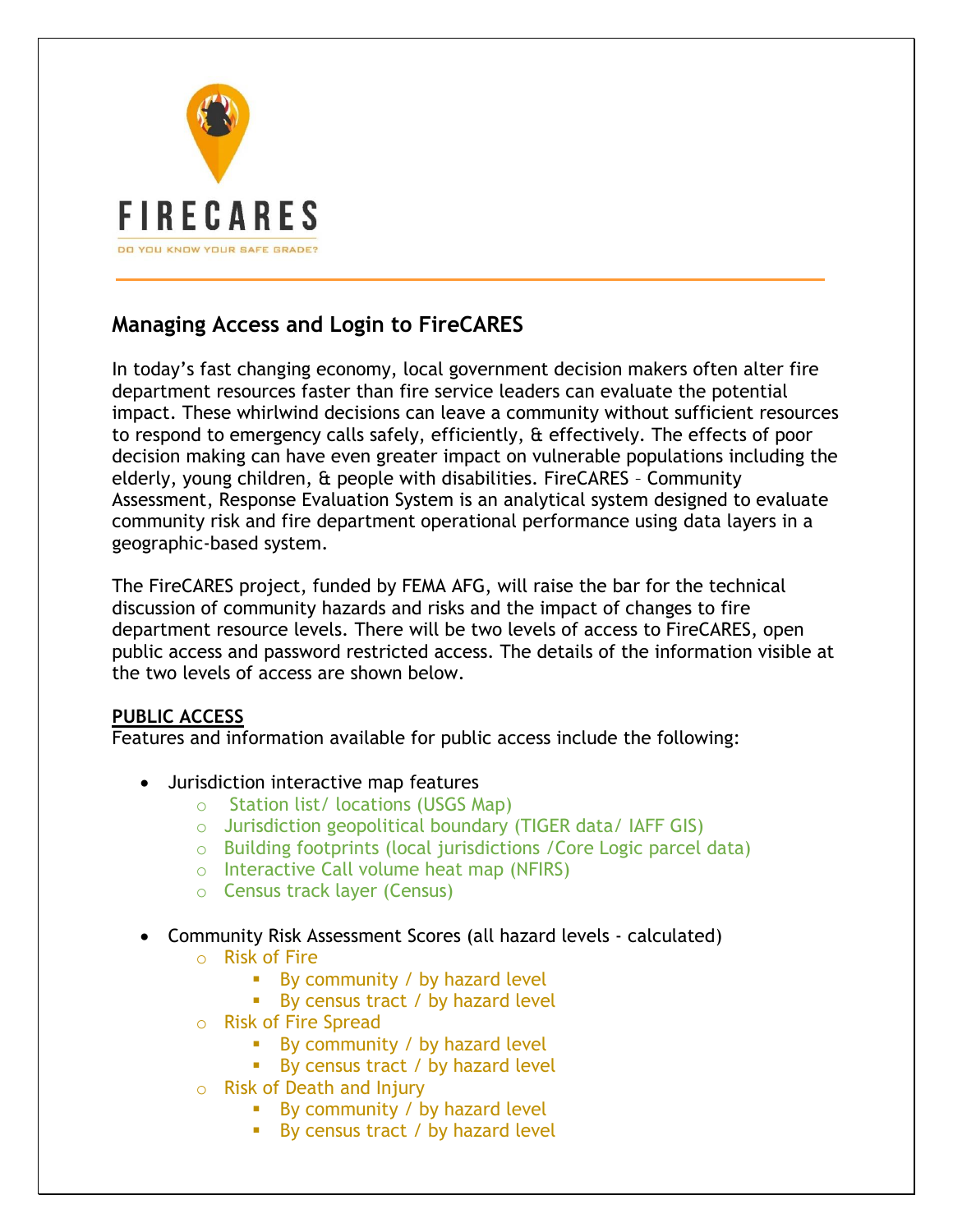- Jurisdiction Summary Description
	- o Department Type (USFA)
	- o NFPA Region (NFPA)
	- o FDID (USFA/NFIRS)
	- o State
	- o Phone/Fax (USFA Census)
	- o Website link
	- o Population Protected (Census)
	- o Community Size (Census)
	- o Station List (USGS Map/ Local FD)

## **LOGIN REQUIRED ACCESS**

Features and information available behind login include the following.

- Interactive Map
	- o Parcels with attributes (Core Logic)
	- o Structure count
		- By community/ hazard levels
		- By census tract /hazard levels
- Fire Department Performance Score (calc)
	- o Differential in Standard Time button (calc)
	- o Gauge with comparable department score range (calc)
	- $\circ$  Score by hazard level filter (low, med, high)
- $\bullet$  Safe Grade(s)
	- o Fire Risk (Comparable Departments)
	- o Fire Spread (Comparable Departments)
	- o Death/Injury from Fire (Comparable Departments)
	- o Fire Risk (National Comparison)
	- o Fire Spread (National Comparison)
- Station detail
	- o Apparatus
	- o Staffing
	- o Map
	- o First due area (Local FD)
	- o GIS service map (IAFF GIS)
	- $\circ$  Call volume heat map (NFIRS)
- Predicted Outcomes (Calc)
	- o Actual
	- o Predicted
		- **Beyond room**
		- **Beyond floor**
		- Beyond structure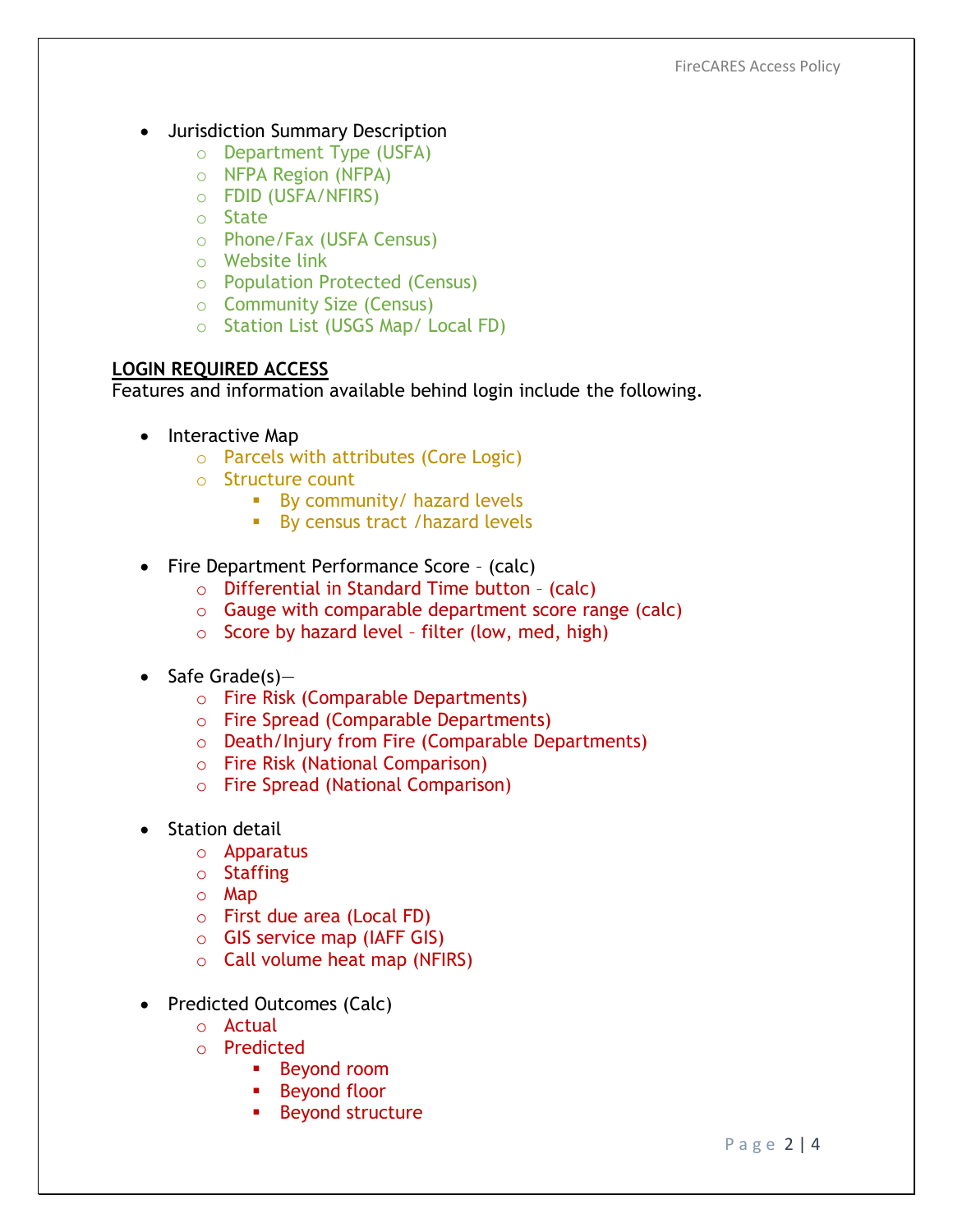- o Death and Injuries
	- **Actual**
	- Predicted
- Interactive Dashboard- dynamic updates with data updates
- Local Department Data Assets Added
	- o Inspection Data
	- o Geographic assets
	- o GIS Reports
	- o Consultant Reports
	- o Other

### **LOGIN PERMISSIONS**

**For Career or Combination Departments, login credentials will be provided to the fire chief, the local union president and/or their designees.**

**For Volunteer Departments, login credentials will be provided to the fire chief or his/her designee.**

First-time users will go to [www.firecares.org](http://www.firecares.org/) and click on the login button. The login opening screen will require the name, email address, login username and password. Following entry of these attributes, the user will click the "login" icon and be sent for immediate authentication. Upon authentication, authorization will be given and the user will be logged into FireCARES.

Upon initial login, a disclaimer, permissions statement, and accompanying site orientation will begin. These items must be viewed, read, and acknowledged before the user is allowed to proceed. This portion cannot be skipped and will clearly explain the responsibility of a FireCARES user. An "agree" icon must be clicked before proceeding to the login template. Subsequent logins will proceed directly to the FireCARES page.

An authenticated user (Chief and/or the local union president) can provide login authority to others in their department as they deem necessary and appropriate, but must keep a record of those authorized. To provide login authority, the Chief and/or local union president will provide a list of eligible emails to FireCARES administration. Upon receipt, logins will be created for each email provided.

To minimize logins being shared, a robust password must be implemented upon registration. Changing passwords on 90 day cycles is strongly encouraged but will not initially be required.